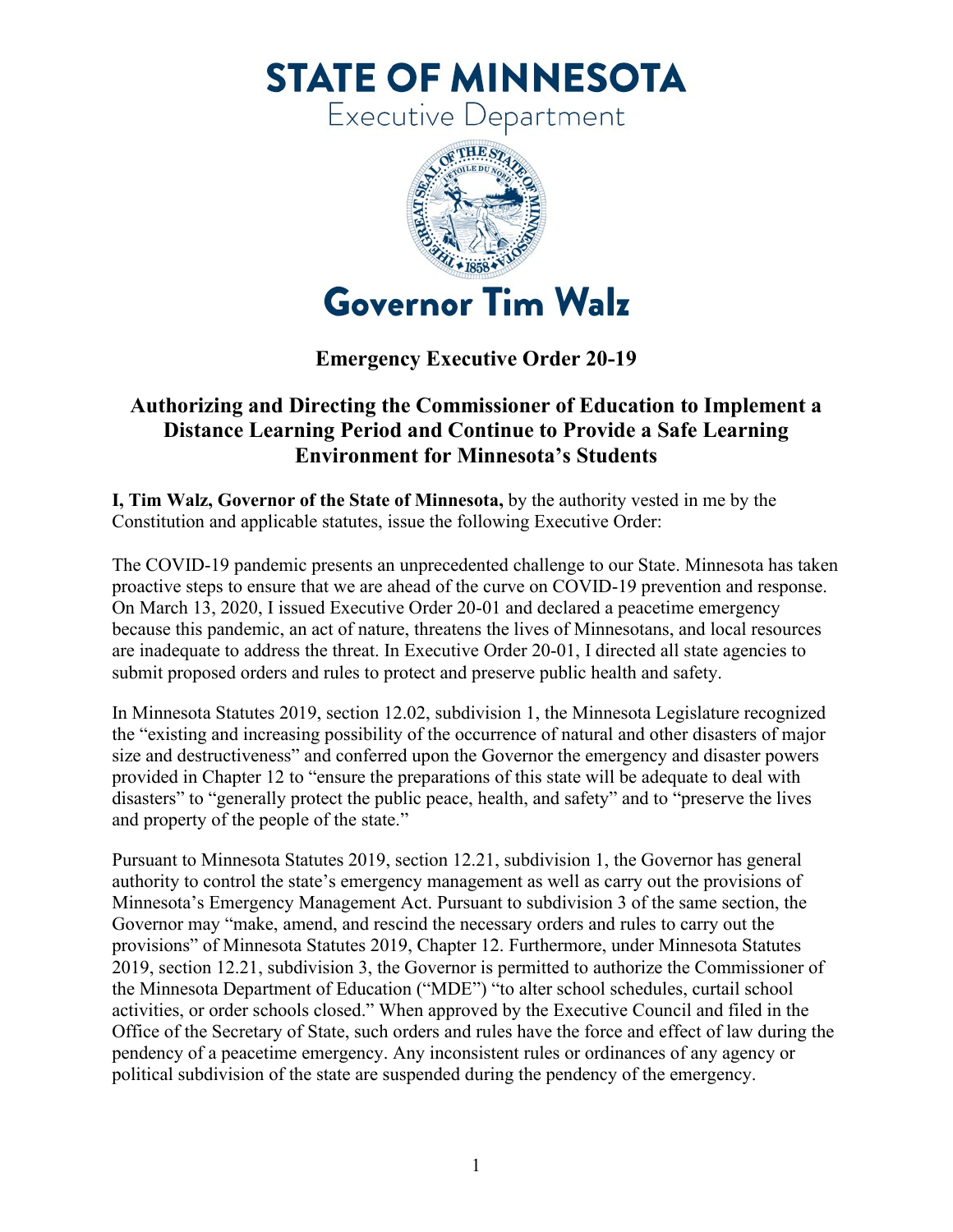On March 15, 2020, I issued Executive Order 20-02, which directed schools to close to students and engage in a planning period from March 18, 2020 until March 27, 2020 ("Closure Period"). During this Closure Period, school and district staff were directed to report to work to construct continuity of education plans that would be delivered via distance learning or social distancing models compliant with Minnesota Department of Health guidance ("MDH Guidance"). In order to continue providing education for Minnesotan children while preserving the health, safety, and lives of Minnesotans, I am directing all public schools to implement distance learning plans, continue providing student meals, and provide onsite care to school-aged children of certain workers in Critical Sectors exempted under Executive Order 20-20 ("Eligible Children").

We continue to recognize that schools are community hubs for children and families. School closures put burdens on children and families and disproportionately impact different communities. I greatly value the efforts of school staff to make sure that our students receive meals on a daily basis and to provide other services such as physical and mental health care supports virtually where possible. These services must continue.

On March 20, 2020, the U.S. Secretary of Education announced that students impacted by school closures due to the COVID-19 pandemic can bypass standardized statewide assessments for the 2019-20 school year. The U.S. Department of Education has made a waiver process available to any state that is unable to assess its students due to the ongoing national emergency, providing relief from federally mandated assessment requirements for this school year.

Student performance, as measured by statewide assessments, is required to be reported and used in federal and state accountability and reporting systems. Consistent with the current federal waiver opportunity and to protect students' health and safety, Minnesota is cancelling its statewide assessments for the remainder of the 2019-20 school year. Minnesota has therefore submitted a request for a waiver of federal assessment requirements. Due to the national emergency, Minnesota's federal waiver request also includes a waiver from the federal reporting requirements and the requirement that this assessment data be used in the accountability systems. Action must also be taken to provide relief from state accountability and reporting requirements.

Minnesotans rely on the care and services provided to children and families of Critical Sector workers as we navigate the COVID-19 pandemic and take care of one another. Educators, school employees providing care, and child care providers are themselves Critical Sector workers. Child care services will continue to be necessary for the essential functions of health care services, law enforcement, emergency response services, and other Critical Sectors.

This peacetime emergency brings increased attention to the foundation child care providers provide for the health and the well-being of our state. The care that they provide children and families plays a critical role in our communities as we persevere through this pandemic. However, the health and the wellbeing of our children and their families is the top priority of the State and should a child care provider determine it cannot maintain public health guidance and safely meet the needs of children and staff, it should close. Educators and child care providers are the heroes we need to ensure that children are safe, allowing parents and guardians to provide critical care and emergency services to our communities.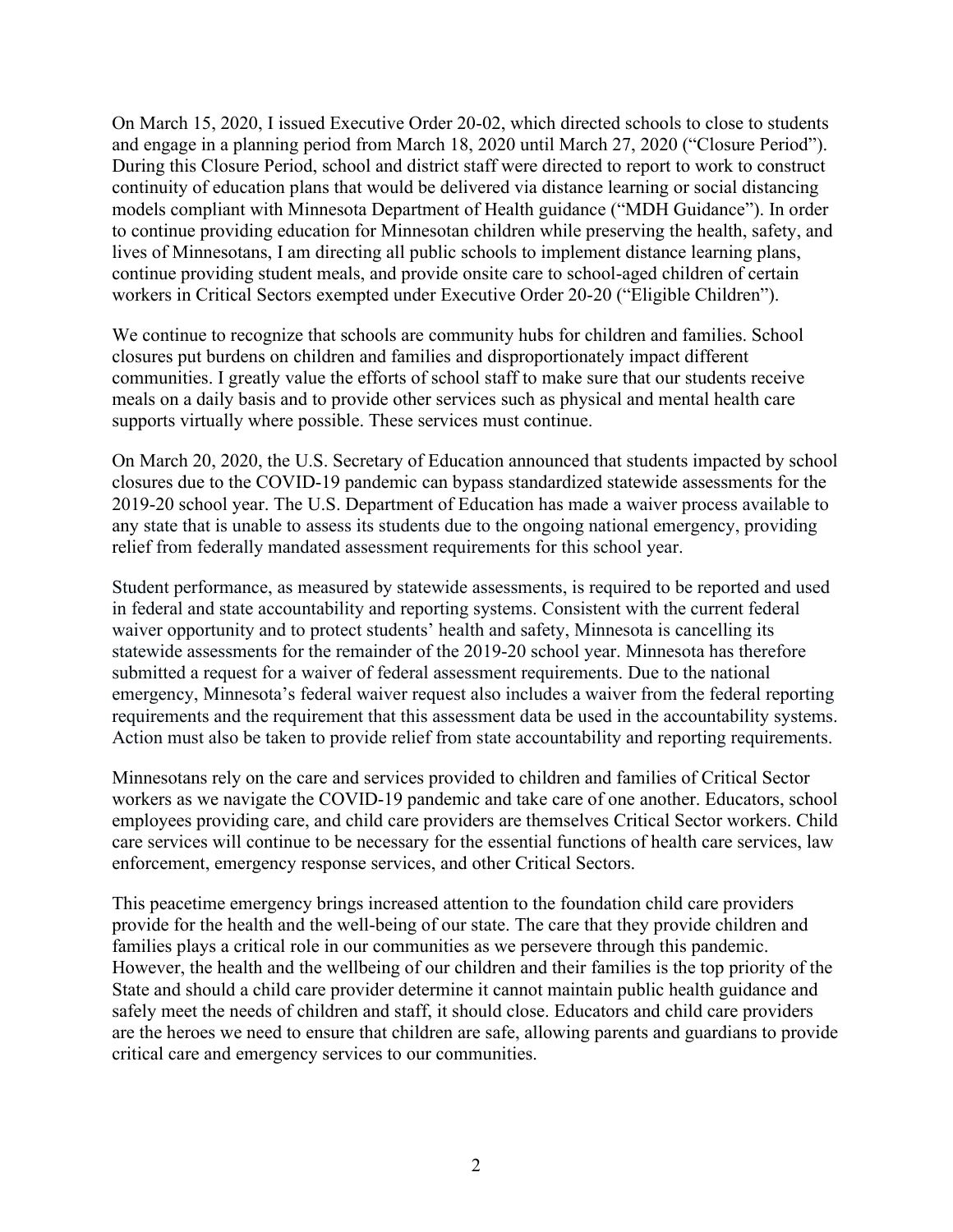For these reasons, I order as follows:

- 1. Nothing in this Executive Order should be construed to encourage or require Minnesotans in at-risk categories to act inconsistently with public health recommendations or the advice of their doctors. All Minnesotans should continue to regularly check and follow the advice on MDH's COVID-19 webpage: <https://www.health.state.mn.us/diseases/coronavirus/>
- 2. As planned, the closure period announced in Executive Order 20-02 will remain in place through March 27, 2020 ("Closure Period").
- 3. Pursuant to Minnesota Statutes 2019, section 12.21, subdivision 3(11), I authorize and direct the Commissioner of Education to implement a distance learning period beginning on March 30, 2020 through May 4, 2020 ("Distance Learning Period").
- 4. The purpose of the Distance Learning Period is to provide continuity of education during the COVID-19 pandemic while also preserving the health, safety, and lives of Minnesota's students, educators, and the broader public.
- 5. During the Distance Learning Period, public school buildings and facilities must be closed for typical in-school instruction.
- 6. During the Distance Learning Period, all public schools must provide continuous education based on the distance learning plans developed during the Closure Period directed by Executive Order 20-02.
- 7. I authorize the Commissioner of Education, in consultation with the Commissioner of Health, to extend the Distance Learning Period for the remainder of the 2019-20 school year calendar if it is deemed necessary for the health and safety of students and staff.
- 8. This order applies to all schools as set forth in Minnesota Statutes 2019, section 12.12, subdivision 3(11). I continue to encourage tribal and nonpublic schools to fulfill the spirit and directives of this Executive Order.
- 9. During the Distance Learning Period and per applicable labor agreements, school districts and schools must allow for remote work or telework to the extent possible. To the extent that it is necessary for teachers and staff to be physically present in school buildings, school districts and schools must provide conditions for staff in compliance with MDH Guidance on social distancing.
- 10. Consistent with applicable labor agreements, districts must utilize available staff who are able to work during the Distance Learning Period. Districts must also provide employee accommodations as required by law.
- 11. For purposes of Minnesota Statutes 2019, section 126C.05, for the period from March 30 through April 30, 2020, schools may count the number of days originally scheduled as instructional days. Additionally, students participating in distance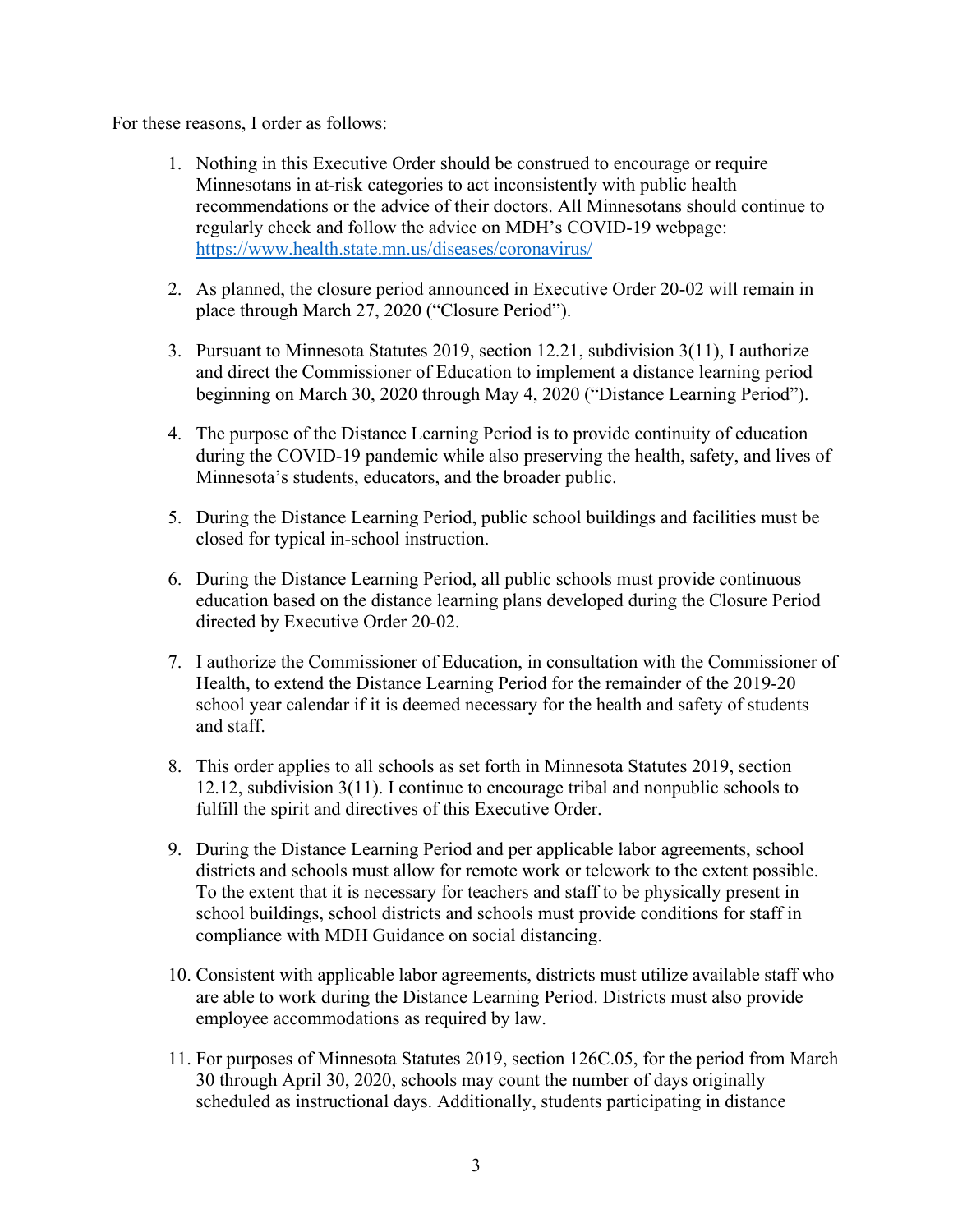learning may be reported in attendance and membership for their originally scheduled days and hours.

- 12. Staff will report to their respective school buildings on Friday, May 1, 2020, to plan and prepare for students' return to school buildings upon the end of the Distance Learning Period.
- 13. Upon approval by the Executive Council, for purposes of Minnesota Statutes 2019, section 126C.05, districts and schools may count May 1, 2020 and May 4, 2020 as instructional days, and enrolled students can be reported in attendance and membership.
- 14. Upon approval by the Executive Council, expenses for special education staff assigned to other work during the Closure Period and Distance Learning Period and expenses recorded in the food service fund may be charged to the same Uniform Financial Accounting and Reporting Standards codes to which the service is charged for an instructional day. The Commissioner of Education must notify school districts and charter schools of these formula changes as soon as practicable.
- 15. Subject to paragraph 1, schools and school districts, in cooperation with state agencies, are directed to support communities disproportionately impacted by the Closure Period and Distance Learning Period, including but not limited to, lowincome families and families experiencing homelessness. During the Distance Learning Period, schools are expected to provide meals to their students. MDE will provide additional guidance to schools and school districts about this provision.
- 16. I direct state agencies to continue to work together to ensure continuity of mental health services to children and their families.
- 17. I direct MDE and MDH to continue to provide guidance throughout the Distance Learning Period to schools on best practices around distance learning and social distancing protocol.
- 18. During the Distance Learning Period, schools are directed to provide care, at a minimum, to district-enrolled students aged 12 and under who are Eligible Children. In providing this care, schools must practice hygiene and social distancing best practices. Schools are not required to provide this care during previously scheduled breaks reflected on a school-board approved calendar. I encourage schools and school districts to also provide extended care—before and after school hours—to Eligible Children. MDE will provide further guidance to schools, school districts, and the public about this provision.
- 19. Employers assigning employees to supervise and care for Eligible Children must ensure compliance with Minnesota Department of Labor and Industry regulations, and MDH Guidance regarding Schools and Child Care: Coronavirus Disease 2019 (COVID-19).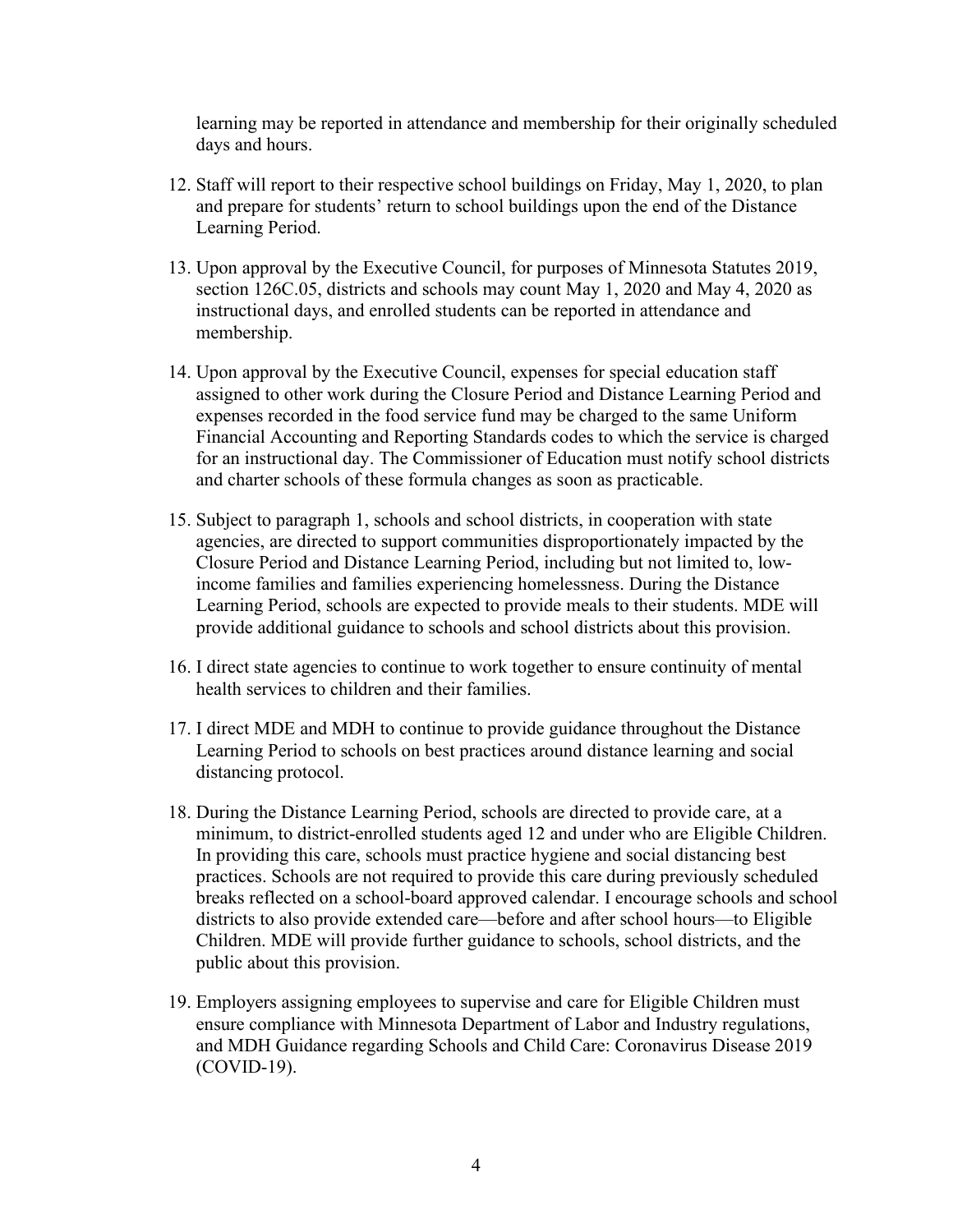- 20. In the event that a school location is unable to provide adequate staffing for the care and supervision of Eligible Children due to high staff absenteeism due to illness or other reasons, they must review MDE guidance and contact MDE for further guidance on contracting with local child care providers.
- 21. Upon approval by the Executive Council, school districts and schools are authorized to transfer operating funds from certain programs that are not already assigned to or encumbered by staff salary and benefits, or otherwise encumbered by federal law, for the following purposes:
	- a. To provide care to Eligible Children during the school day.
	- b. To pay additional transportation costs incurred between March 30, 2020 and April 30, 2020 needed to implement this Executive Order in providing distance learning instruction.
	- c. A fund transfer is allowed if the transfer does not increase state aid obligations to the district or result in additional property tax authority for the district. A transfer is limited to the operating funds of a district. A school board must approve a fund transfer by the fiscal year reporting deadline. A district or school must maintain accounting records for the purpose of this Executive Order that are sufficient to document both the specific funds transferred and use of those funds. Such accounting records are subject to auditor review. Any execution of this flexibility must not interfere with or jeopardize funding per federal requirements. Any transfer must not interfere with the equitable delivery of distance learning or social distancing models. The Commissioner of Education must provide guidance on the fund balance transfers that are allowable for the purposes outlined above.
- 22. Upon approval by the Executive Council, districts and schools may use fiscal year 2020 ("FY 2020") revenues from programs that are not already assigned to staff salary and benefits for the following purposes: to provide care to Eligible Children during the school day; and to pay additional transportation costs incurred between March 30, 2020 and April 30, 2020 needed to implement this Executive Order. The expanded revenue use in a program is allowed if it does not increase state aid obligations to the district and schools or result in additional property tax authority for the district other than what would be received under the statutory uses of the revenue in FY 2020. A school board must approve the use of FY 2020 revenue from operating funds of a district by the fiscal year reporting deadline. A district must maintain accounting records for the purpose of this Executive Order which may be reviewed by auditors and that are sufficient to document the specific use of those funds. The Commissioner of Education must provide guidance on the state revenue programs that may be used for the purposes outlined in this Executive Order.
- 23. The Children's Cabinet will coordinate strategies to share information, including creating and posting online public health guidance specific to school and child care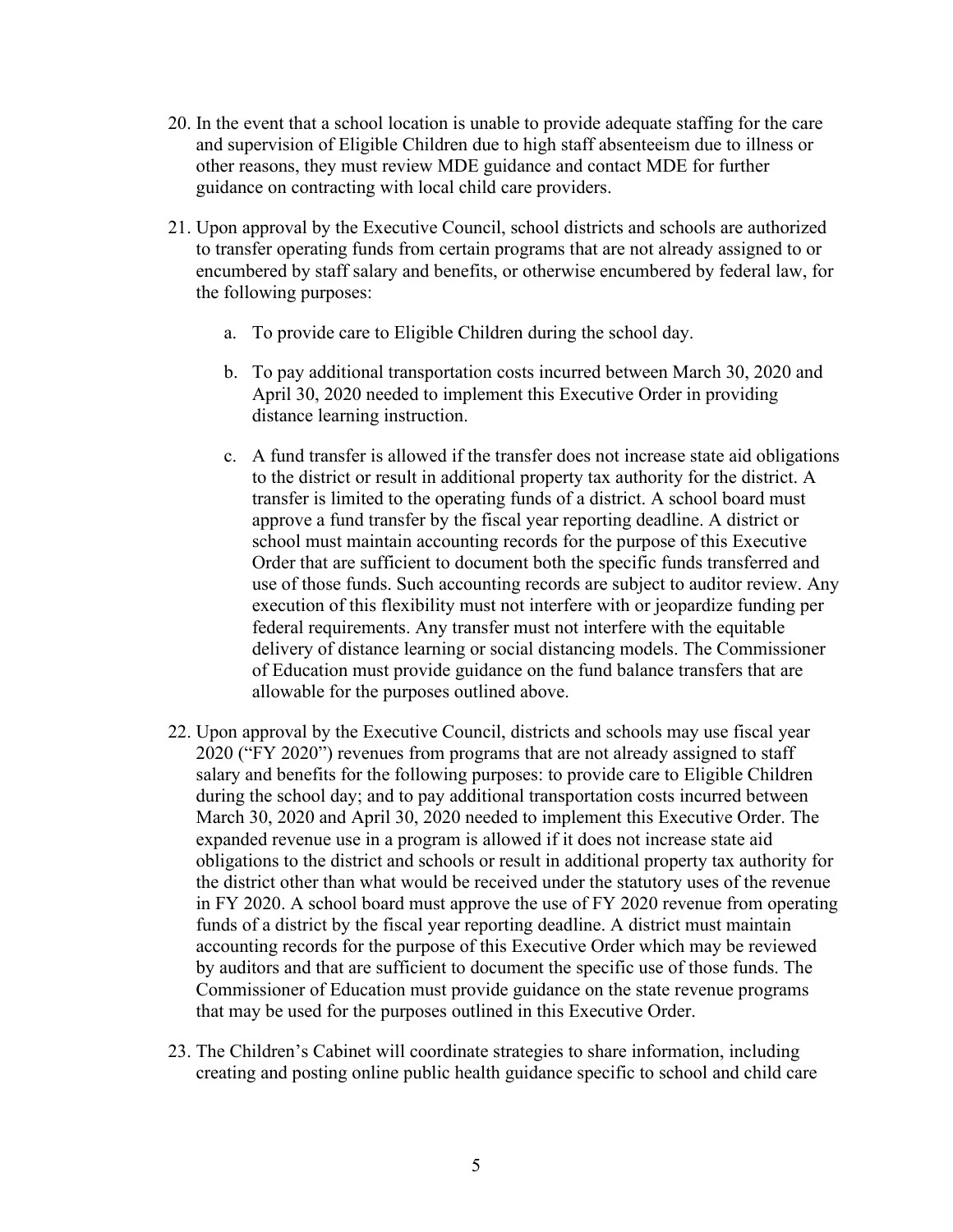provider settings, managing questions from schools and child care providers through hotlines, and considering other needs.

- 24. Child care providers and school staff caring for Eligible Children should be placed on the state's priority list for COVID-19 testing. This priority list will not guarantee imminent testing as capacity in testing shifts due to nationwide testing capacity limitations.
- 25. No supplier or business should limit or restrict reasonable orders of cleaning, hygiene, and sanitation supplies by child care providers who are serving Eligible Children as defined in this Executive Order and as provided by further guidance.
- 26. Upon approval by the Executive Council, I authorize and direct the Commissioner of Education to close any available open statewide assessments, effective 5:00 pm on Friday, March 27, 2020.
- 27. If the federal waiver application referenced above is approved by the U.S. Department of Education, I authorize the Commissioner of Education to determine how to best satisfy general school district reporting requirements for the 2019-20 school year, including the reporting and identification requirements of the NorthStar and World's Best Workforce accountability systems. These decisions will include any future Minnesota legislative reports and the reporting requirements set forth in Minnesota Statutes 2019, sections 120B.11, 120B.30, 120B.31, 120B.35, 120B.36, 122A.414, 124D.59, 124D.98, 124D.861, 136F.302.
- 28. Schools and school districts unable to fully implement Minnesota Statutes 2019, section 120B.30, subdivision 1(e) due to school closures or the use of distance learning are exempt from this requirement for school year 2019-20. MDE will provide additional guidance to schools and school districts no later than the beginning of the 2020-21 school year.
- 29. Because there will be extremely limited assessment results, the Commissioner of Education should explore alternative federal reporting options, such as Ed*Facts*, for the 2019-20 school year.

Pursuant to Minnesota Statutes 2019, section 4.035, subdivision 2, and section 12.32, this Executive Order is effective upon approval by the Executive Council. It remains in effect until the peacetime emergency declared in Executive Order 20-01 is terminated or until it is rescinded by proper authority.

A determination that any provision of this Executive Order is invalid will not affect the enforceability of any other provision of this Executive Order. Rather, the invalid provision will be modified to the extent necessary so that it is enforceable.